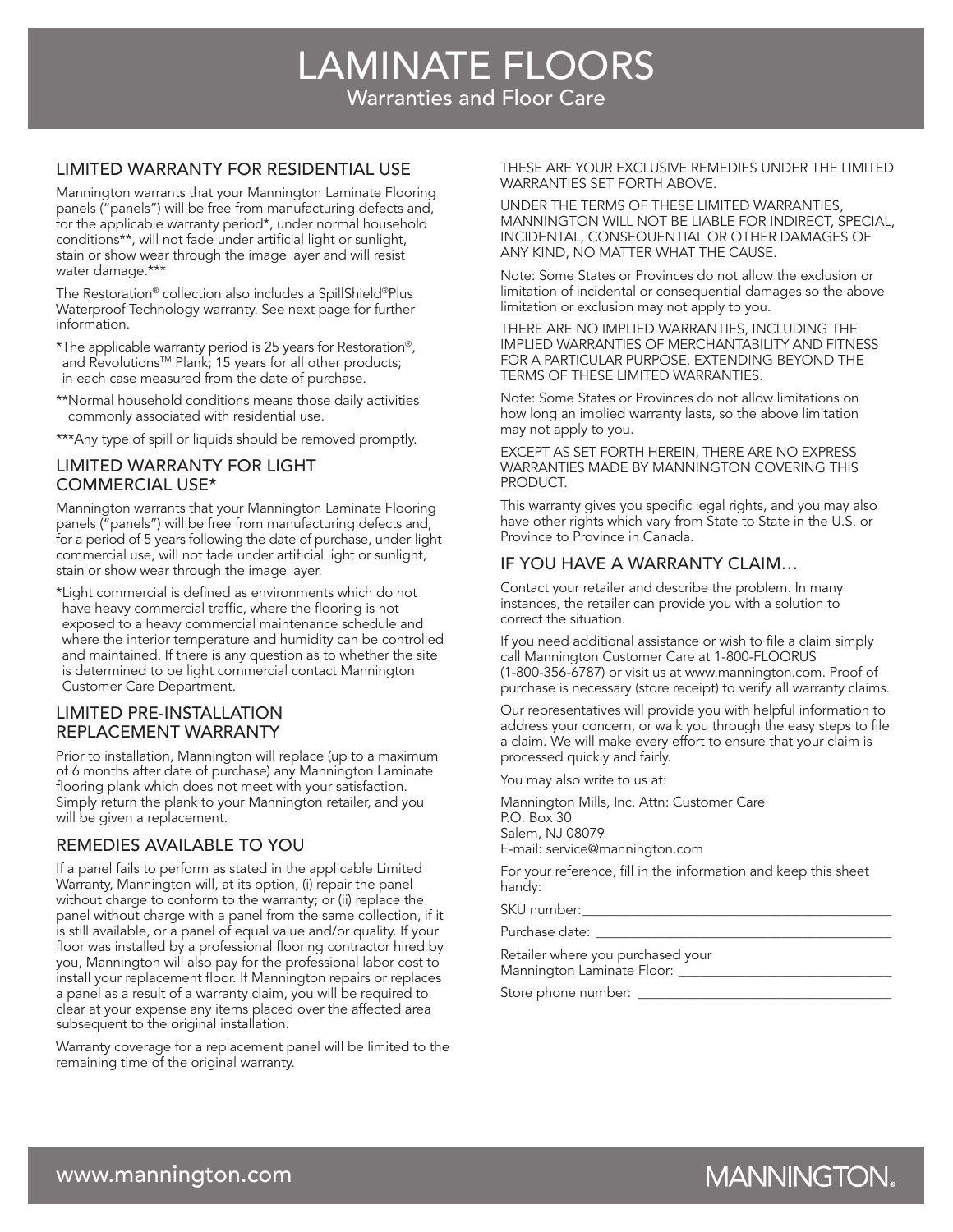# SpillShield® Plus Waterproof Technology Warranty – Restoration Collection®

This warranty applies solely to the Mannington Restoration Collection® with SpillShield®Plus Waterproof Technology.

Any product within the Restoration Collection® will not be damaged by topical, localized surface spills provided they are removed within a reasonable period of time.

The following terms and conditions apply to this extended warranty:

- 1. All existing Mannington Laminate warranty conditions apply. For further details, please visit http://www.mannington.com/ Residential/Laminate/Warranty
- 2. The warranty applies only to the first owner and first installation of the Products and may not be transferred. This warranty applies only to first quality product purchases made after the edition date of these warranty conditions for the designated time period when the product is installed indoors. The laminate may not be installed in areas of extremely high temperatures or humidity such as saunas and swimming pool areas. The product may be installed in full bathrooms provided a silicone edge sealant is applied along all vertical walls and surfaces such as tubs and showers.
- 3. When installing in wet areas such as a bathroom, laundry room, and/or around sinks and appliances such as dishwashers and refrigerators any planks that are cut on the ends or sides must have the SpillShield® Applicator solution and/or a high-quality silicone edge sealant applied.
- 4. This warranty applies only to defects inherent to the material supplies. It includes the delamination of the wear layer, but does not include wear along the edges of the planks less than 3/16" from the edge. Mannington will repair or replace the product, at its option. When replacement of the flooring is made, only new flooring from the current product range at the time the complaint is upheld will be supplied by the retailer or contractor. Responsibility under this warranty only applies to hidden defects. Flooring planks installed with obvious visual defects are not covered under this warranty.
- 5. This warranty does not apply to laminate flooring that has been put to abnormal use or abused in any way. These conditions may include, but are not limited to:
	- a. Water damage from storms, floods, or excessive plumbing leaks
	- b. Damage caused by negligence
	- c. Damage caused by improper alterations of the product
	- d. Damage caused by water or moisture trapped beneath the floor including, but not limited to, hydrostatic pressure or other conditions that result in water or moisture originating below the floor.
- 6. This warranty covers only the flooring panels and professional replacement. Mannington will not be responsible for any loss of time, inconvenience, expenses, or other damages caused by or resulting from a problem about which a claim is made.

#### IF YOU HAVE A WARRANTY CLAIM…

Contact your retailer and describe the problem. In many instances, the retailer can provide you with a solution to correct the situation.

If you need additional assistance or wish to file a claim simply call Mannington Customer Care at 1-800-FLOORUS (1-800-356-6787) or visit us at www.mannington.com. Proof of purchase is necessary (store receipt) to verify all warranty claims.

Our representatives will provide you with helpful information to address your concern, or walk you through the easy steps to file a claim. We will make every effort to ensure that your claim is processed quickly and fairly.

You may also write to us at:

Mannington Mills, Inc. Attn: Customer Care P.O. Box 30 Salem, NJ 08079 E-mail: service@mannington.com

For your reference, fill in the information and keep this sheet handy:

SKU number:

Purchase date:

Retailer where you purchased your Mannington Laminate Floor: \_\_\_\_\_\_\_\_\_\_\_\_\_\_\_\_\_\_\_\_\_\_\_\_\_\_\_\_\_\_\_

Store phone number:

## **MANNINGTON.**